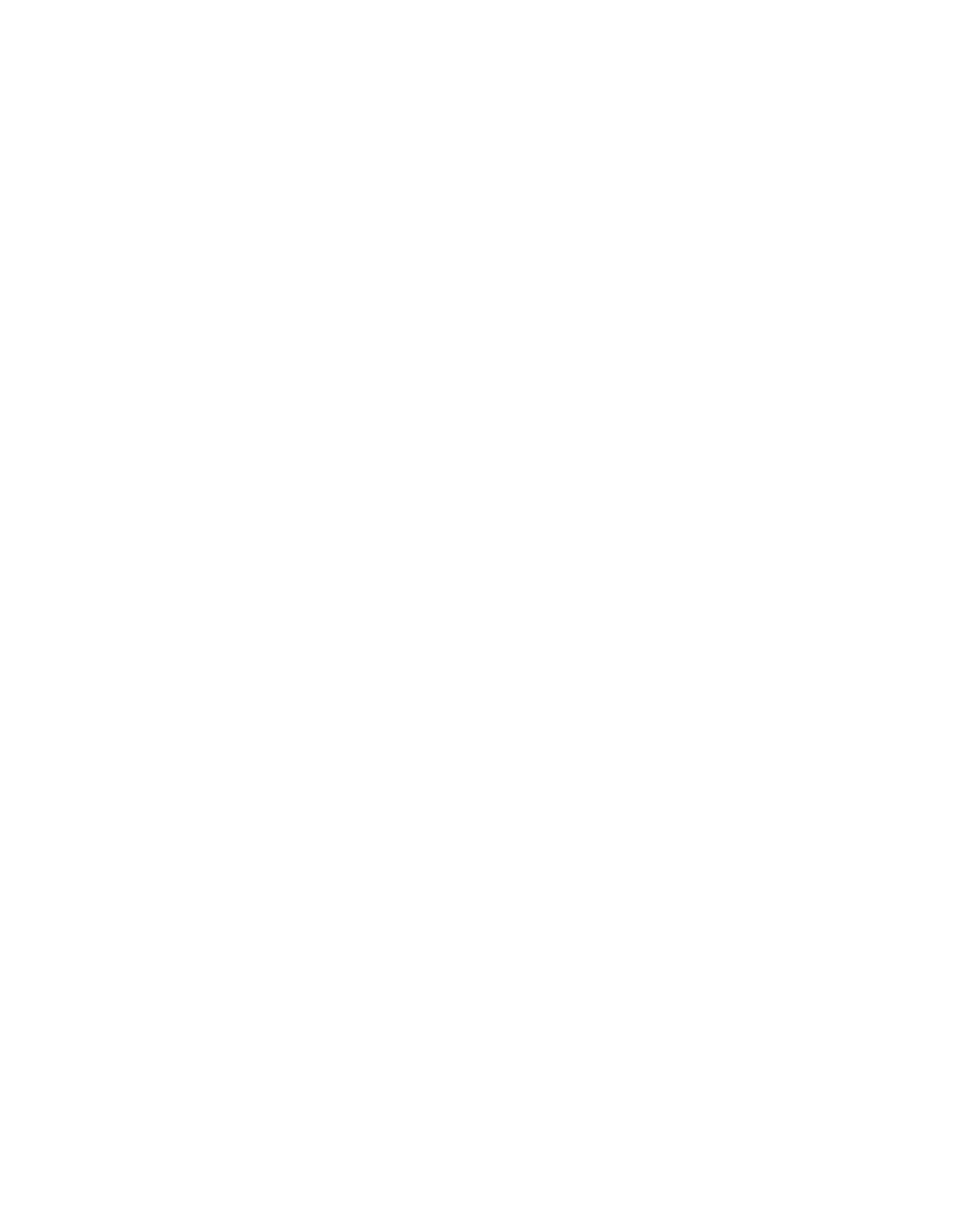### **HILL, Chief Justice.**

[¶1] Appellants, Matt and Pamela Beck (the Becks), challenge the judgment of the district court contending that it erred by, in effect, instructing the jury that it must find "solid proof" of trespass in order to award damages for trespass, when the actual burden of proof was a preponderance of the evidence. The Becks also contend that the district court erred in granting summary judgment in favor of Appellees, T & T Guns and Ammo, Inc. (T & T) and Allen Townsend (Townsend), on the Becks' claim for punitive damages as an element of the underlying tort claim. We will affirm.

### **ISSUES**

[¶2] The Becks raise these issues:

A. Did the trial court err by instructing the jury that it must find "solid proof" of trespass to award damages?

B. Did the trial court err by granting summary judgment against [the Becks] on their claim for punitive damages as an element of the underlying tort claims?

T & T enlarges on those issues as follows:

A. Whether [the Becks'] challenge of the jury's verdict for the first time on appeal is untimely, procedurally flawed and, therefore, fails.

B. Whether [the Becks'] claim of error against the district court is procedurally flawed and, therefore, fails because the additional instruction requested by [the Becks] was not tendered to the trial court in writing.

C. Whether the pattern jury instructions approved by the trial court and parties adequately advised the jury of the applicable law as to the burden of proof to be applied.

D. Whether the district court had the authority to grant partial summary judgment as to [the Becks'] claim for punitive damages.

### **FACTS AND PROCEEDINGS**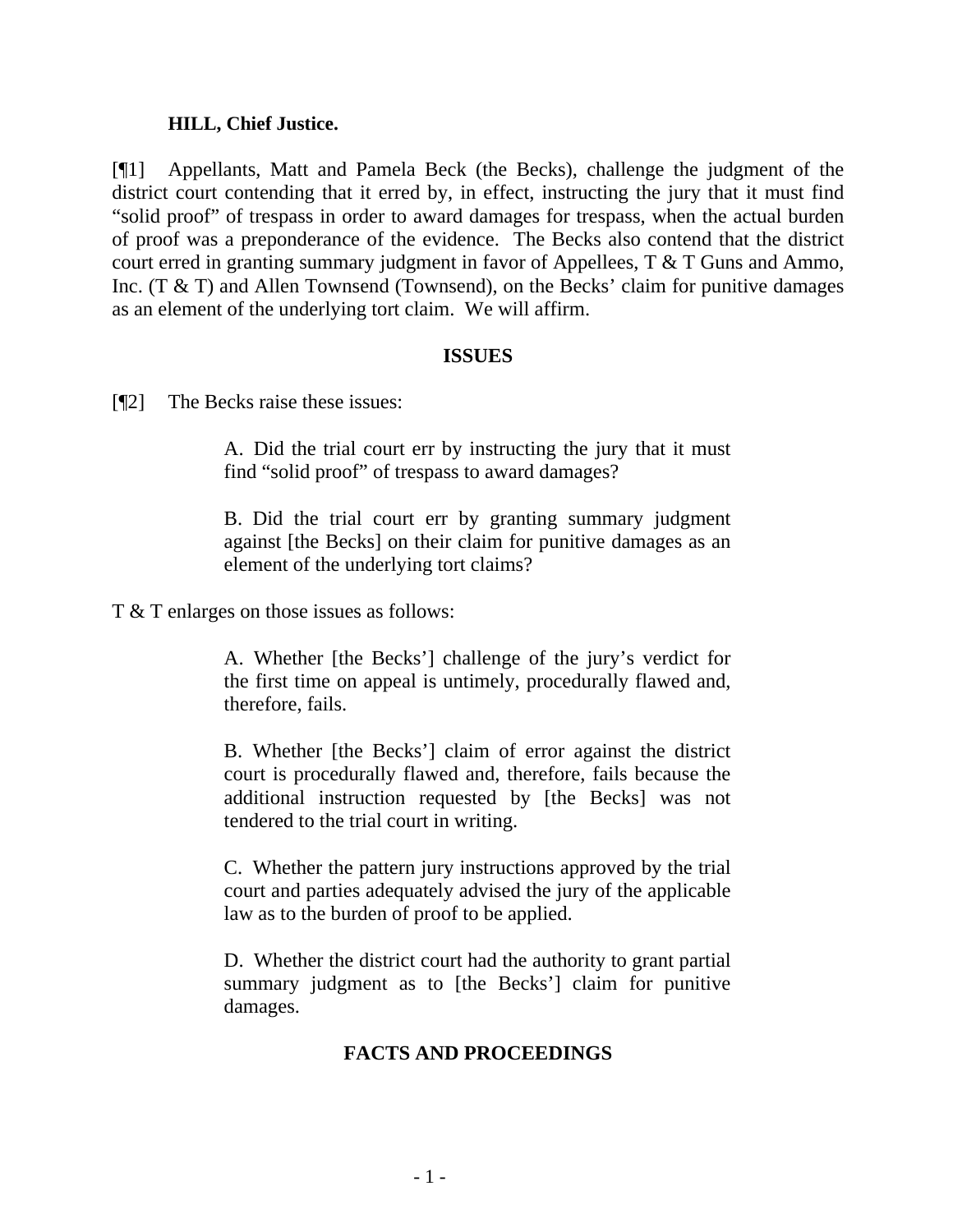[¶3] There are only a few facts that are pertinent to the issues on appeal, however, we will set out some additional facts in order to provide background and context for the issues. The Becks have lived on a piece of property they own near Rozet, in Campbell County since 1988. T & T has operated a shooting range on its adjoining property since 1974. The shooting range is located so that it is plausible that bullets might stray onto the Becks' property. In fact, the Becks claim that routinely happens, and that is the reason they brought this litigation to the district court. The Becks sought to enjoin Townsend from operating the shooting range on the basis that it was a nuisance, as well as an award of damages for trespass (i.e., for the trespass of bullets onto their property).

[¶4] Both matters were tried simultaneously. The nuisance issue was tried only to the district court sitting in equity, and the trespass portion of the complaint was tried to a jury. The trial court found that the shooting range was not a nuisance, the jury found there was no trespass, and the trial court granted a partial summary judgment in favor of  $T \& T$  as to the Becks' claim for punitive damages as an element of both nuisance and trespass.

[¶5] The central issue in this appeal arises because during its deliberations the jury asked this question:

> On Jury Instruction 6. If we cannot find solid proof of trespass, can we award damages.

The trial court simply wrote the answer "No" on the same piece of paper used by the jury for its question and returned it to the jury. At the time the trial court answered the question, the attorneys for the parties were not present in the courtroom. However, the trial court informed the attorneys by telephone of the question from the jury and that he intended to answer the question "No." Counsel for the Becks did not object at that time, although, as set out more fully below, he did object upon his arrival at the courthouse, and the objection was made before the jury completed its deliberations. The trial court also asked the attorneys to return to the courthouse at that time, as the jury's verdict was expected imminently.

[¶6] The jury was given Instruction No. 6 which provided:

In this action, the plaintiffs have the burden of proving by a preponderance of the evidence the following:

(a) That the defendant trespassed or caused a trespass or trespasses upon the land of the plaintiffs; and,

(b) That the plaintiffs were damaged by the acts of the defendant.

In determining whether an issue has been proved by a preponderance of the evidence, you should consider all of the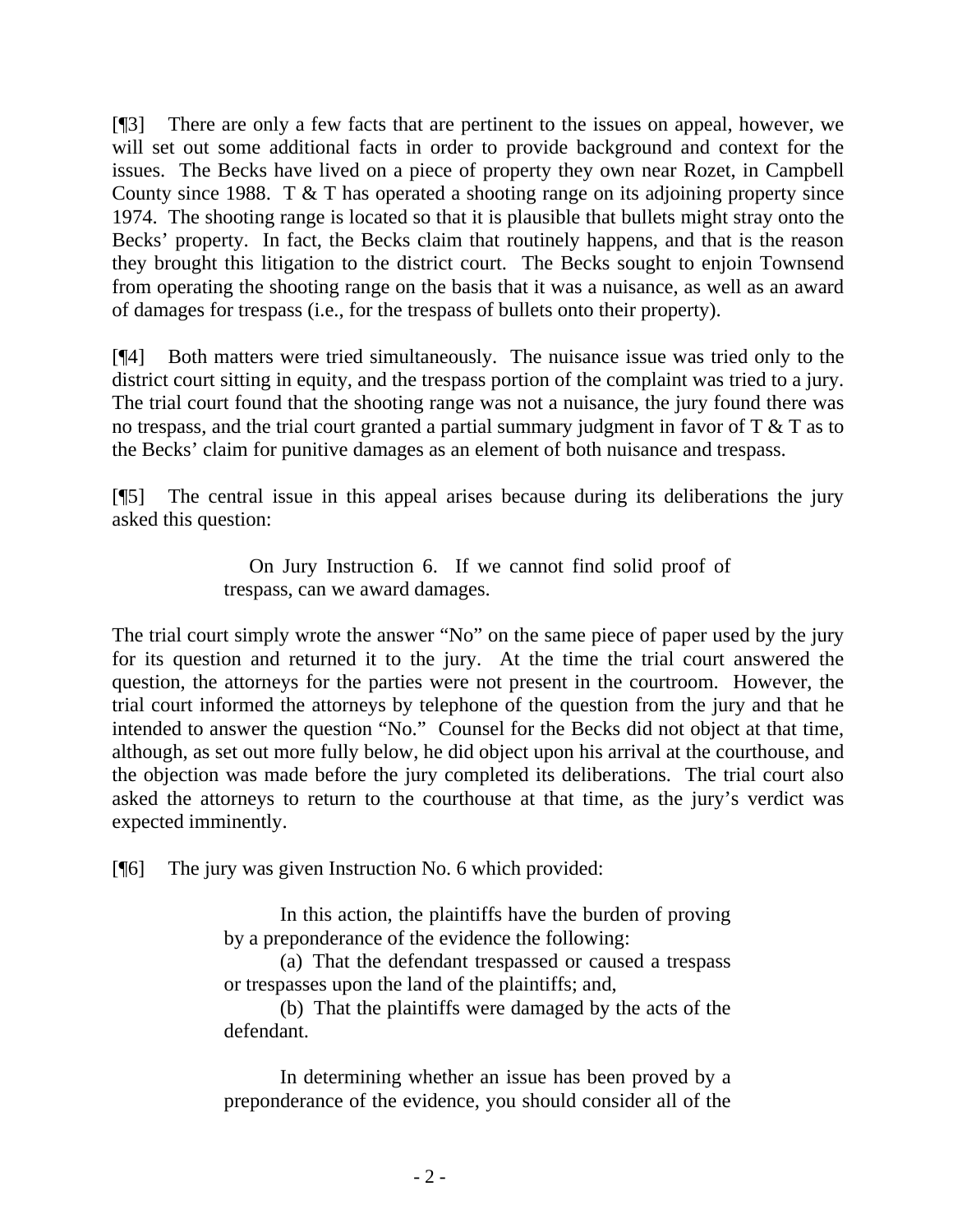evidence bearing upon that issue regardless of who produced it.

[¶7] "Preponderance of the evidence" was defined in Instruction No. 7:

"A preponderance of the evidence" is defined as the amount of evidence, taken as a whole, which leads the jury to find the existence of a disputed fact is more probable than not. You should understand that "a preponderance of the evidence" does not necessarily mean the greater number of witnesses or exhibits.

[¶8] The jury was also given Instruction No. 11:

There are, generally speaking, two types of evidence from which a jury may properly find the truth as to the facts of a case. One is direct evidence – such as the testimony of an eyewitness. The other is indirect or circumstantial evidence – the proof of a chain of circumstances pointing to the existence or nonexistence of certain facts.

The law makes no distinction between direct and circumstantial evidence, but simply requires that the jury find the facts in accordance with the preponderance of all the evidence in the case, both direct and circumstantial.

[¶9] The first question on the verdict form was this: "1. Have Plaintiffs proved by a preponderance of the evidence that Defendant has trespassed?" The jury answered that question, "No."

[¶10] After the attorneys for the parties returned to the courthouse, the Becks' attorney initiated this discussion:

> THE COURT: We're here in chambers. Here's Paul's question before we bring the jury back, Paul.

> MR. DREW: Okay. My concern, if I understand the question as it was read over the phone, was -- from the question from the jury was, do they have to have solid proof of trespass to award damages.

My concern is that --

THE COURT: I need  $-$  I need the  $-$  I need you to get the question back from the jury. We need to look at their question one more time. Okay. (off the record briefly.)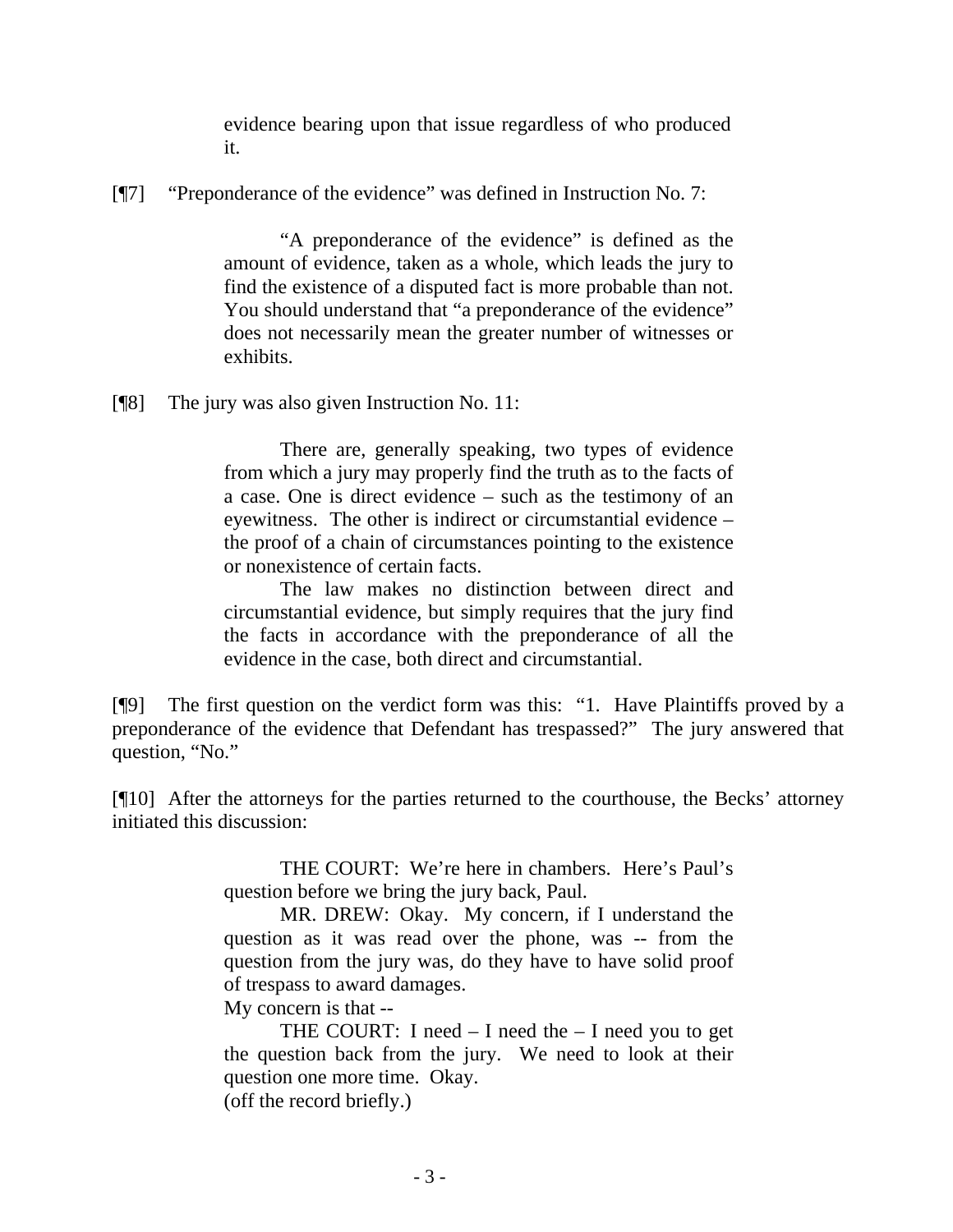THE COURT: Okay. Here's what the question says: If we cannot find solid proof of trespass, can we award damages?

MR. DREW: I guess my concern is that solid proof is not, in fact, the – the standard. It's preponderance of the evidence and if, in fact, they mean to dispose of the preponderance problem by saying it is solid proof or not, it's not the standard.

THE COURT: Okay. Mr. Durrant.

MR. DURRANT: Well, I agree it's not the standard but, you know, they're not  $- I$  don't think they're using the proper term of art and I'm sure that – I don't know how you typically do that but –

THE COURT: Well, the question is could the – the question we need to ask [ourselves] is could the standard that the jury is supposed to apply in the jury instructions, could there be some misunderstanding about the standard, in other words, we probably ought to look at the jury instructions and see if there's any place in there that makes a reference to a burden other than the preponderance of the evidence to see if there's some way the instructions can confuse the jury as to the burden they are to apply.

MR DREW: Well –

MR DURRANT: Or the verdict form or just the instructions?

THE COURT: The verdict form, too, and the verdict form: Have plaintiffs proved by a preponderance of the evidence that the defendant has trespassed?

The test is put on each of the questions.

Have plaintiffs proved by a preponderance of the evidence that the defendants' trespass on plaintiffs' land was on or after September 18, 1998?

It seems to me that if they have answered question number one no, then they have a fair statement of the burden that they are to apply, plus the relevant definition right there in the instructions.

MR. DREW: Yes, they do, and having asked this question of – regarding a solid proof of trespass, I think the corrective action would be to send them an instruction that says, yes, we – while your question was answered in the negative, you are not to construe this to eliminate your ultimate finding to be by a preponderance of the evidence. I mean, it's – because it is a substitution of burden.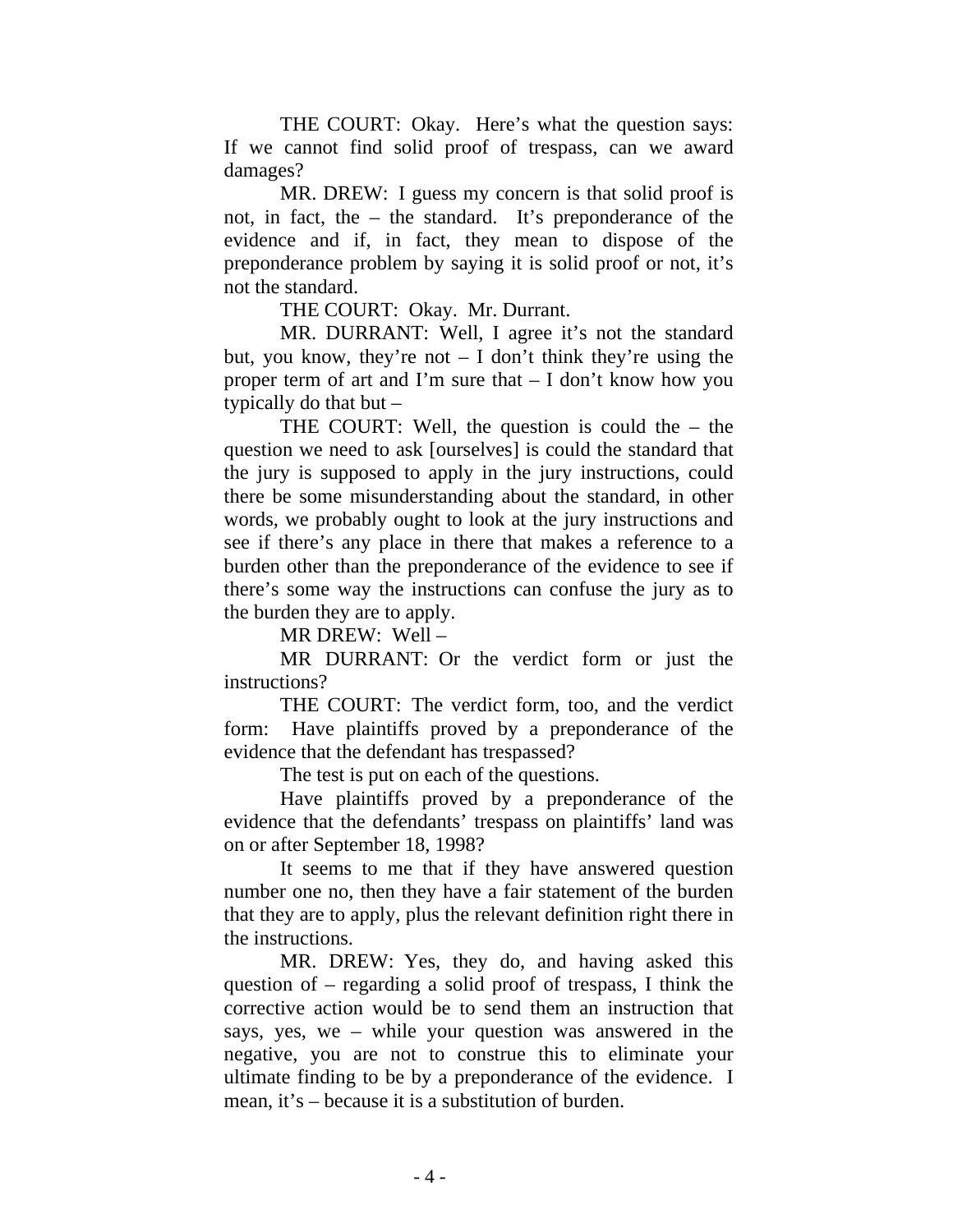THE COURT: It may or may not be. I don't know what that means.

MR. DREW: Well –

THE COURT: It may be the way a juror asked the question.

MR. DREW: Okay.

THE COURT: That's why I say the test we're to apply is whether there's something in the instructions that could mislead the jury as to the burden that they have to apply.

MR. DREW: What I'm saying is I don't want the answer to this question to do just that.

THE COURT: What, do you don't want the answer to be –

MR. DREW: To – to mislead them as to the burden that is adequately set out in the instruction.

THE COURT: You think this answer misleads them?

MR. DREW: Well, I sure think it's got that possibility. I mean, with the solid in there just really, really kind of throws me for what is intended by it. You know, because it seems to me that there's some implied degree of proof there, which if there is a degree of proof it's a preponderance. That's my problem.

THE COURT: Okay. I will - like I say, I will note your objection. It's on the record. It seems to me, like I say, unless there's something – and I'm fairly sure of the rule. Unless there's something we can point to in the instructions that would have misled them, then I think that the better course that I need to follow is to just assume that they have read the instructions, that they understand them and that they have followed the instructions and they want this question answered.

[¶11] The jury then returned its verdict as set out above.

#### **STANDARD OF REVIEW**

[¶12] The standard of review applicable to the circumstances of this case is fairly clear. In *Rissler & McMurry v. Snodgrass*, 854 P.2d 69, 70-71 (Wyo. 1993) we held:

> The statutory directions and the court rules concerning the manner in which jury trials are to be conducted are mandatory and are for the purposes of protecting the fundamental rights of the parties, e.g. in this instance: to have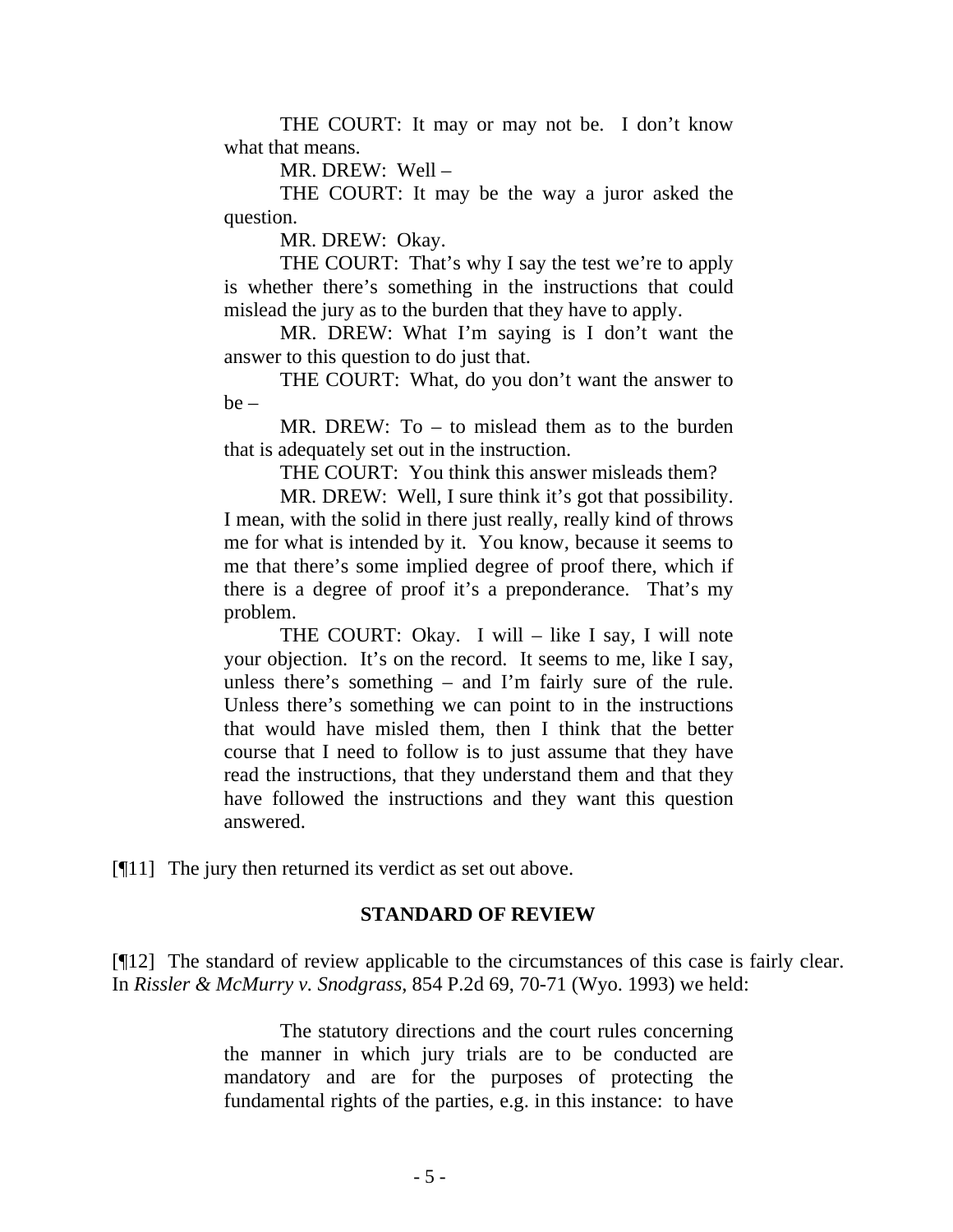only open court official contact with the jury by the court and/or counsel after submission of the case to the jury, together with the maintenance of a record on the instructions given to the jury.

The unusual aspect in this case is that the jury contact and subsequent procedure occurred with full knowledge of both counsel. Although the substance of the incident is not here pertinent, jurymen affidavits made subsequent to the incident and acknowledgements of judge and both counsel reflect that the jury requested an instruction on whether they could fix their own value, or whether they must accept a value fixed by a witness. The return message from the court provided such instruction.

If the court's instruction had been given to the jury after they had been conducted back before the court, and if it had been made a matter of the record, the requirements of the statutes and rules would have been met, and there would be no error. However, such was not done, and even though an objection was not made thereto (in fact, there is indication to the contrary, i.e., that it was done with the approval of counsel), there was plain error in the proceedings.

"Plain errors or defects affecting substantial rights may be noticed although they were not brought to the attention of the court." W.R.A.P. 9.05. To qualify as plain error, there must be (1) a clear record of what happened at the hearing, (2) a clear and unequivocal rule of law shown to exist, and (3) the facts of the case must clearly and obviously transgress such rule. *Mason v. State*, 631 P.2d 1051, 1057 (Wyo.1981); *Westmark v. State*, 693 P.2d 220 (Wyo.1984). We have here a clear record of what happened procedurally (part of such clear record is the fact that the occurrence was not made a part of the trial record). The applicable statute and rule are noted, and they were clearly transgressed.

Agreement to the procedure by appellant's counsel may be suggested here. Parties to a legal contest may stipulate and agree to many aspects thereof, but we cannot give approval or effect to such when the agreement is to disregard or circumvent the specific requirement of a statute or rule.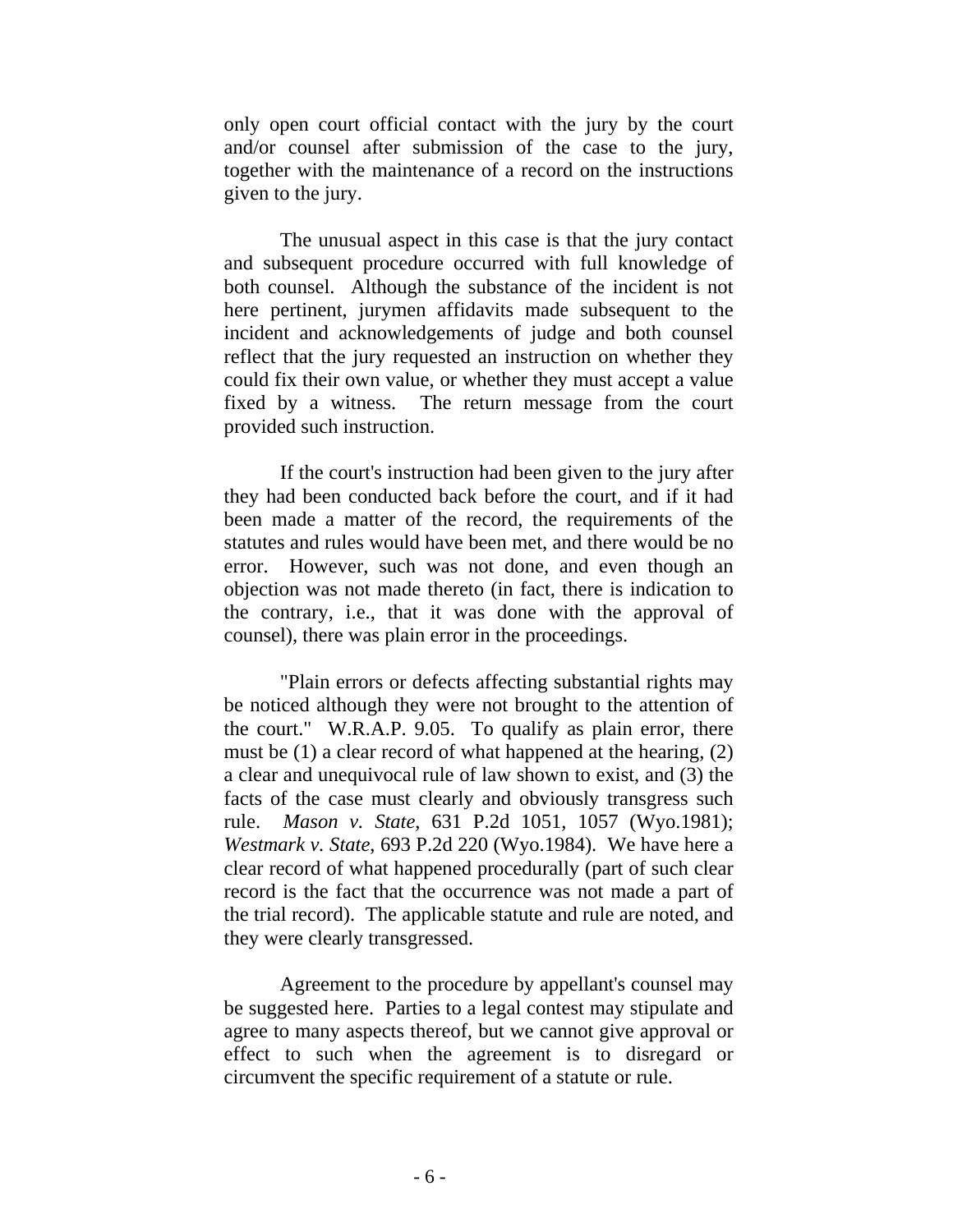[¶13] In *Carlson v. Carlson*, 888 P.2d 210, 212-15 (Wyo. 1995) we commented at length on this subject:

> At the hearing on the *Motion for New Trial*, it was revealed that the jury had written a note to the judge, prior to filling out the verdict form, asking whether they could write comments on the verdict form. Neither the note nor the judge's response was preserved for the record.

> Several jurors testified at the hearing as to their recollections about the note and response. Although their memories differed as to the actual question asked of the judge, they did agree that their purpose was to find out if they could "add something" to the verdict form. The "something" appears to have been their desire to make sure appellant would be reimbursed for improvements to the farm. The jury foreman, who wrote the note, testified that it said "may we add comments to the verdict form?"

> During the hearing on the Motion for New Trial, the trial judge agreed with the jury foreman as to the substance of the note. Further, he indicated that his written response was "fill out the verdict form." There was no consensus among the jurors who testified as to whether they recalled a written response or a verbal response through the bailiff, nor did they agree on the precise wording of the response. The general sense of their recollections as to the response, however, was that they could not write comments on the jury form.

> Before analyzing these issues under relevant statutes and case law, it is appropriate to address the concepts of "plain error" and "harmless error." Appellant characterized the facts of this case as demonstrating plain error because this court's prior requirements for the doctrine's application are met: (1) a clear record of what happened at the hearing; (2) a clear and unequivocal rule of law shown to exist; and (3) the facts of the case must clearly and obviously transgress such rule. *Rissler & McMurry v. Snodgrass*, 854 P.2d 69, 71 (Wyo.1993); *Mason v. State*, 631 P.2d 1051, 1057 (Wyo.1981). While this may or may not be true, it is irrelevant. The plain error doctrine merely allows a reviewing court to address issues that were not brought to the attention of the trial court. Wyo.R.Evid. 103(d); Wyo.R.App.P. 9.05; *Armstrong v. State*,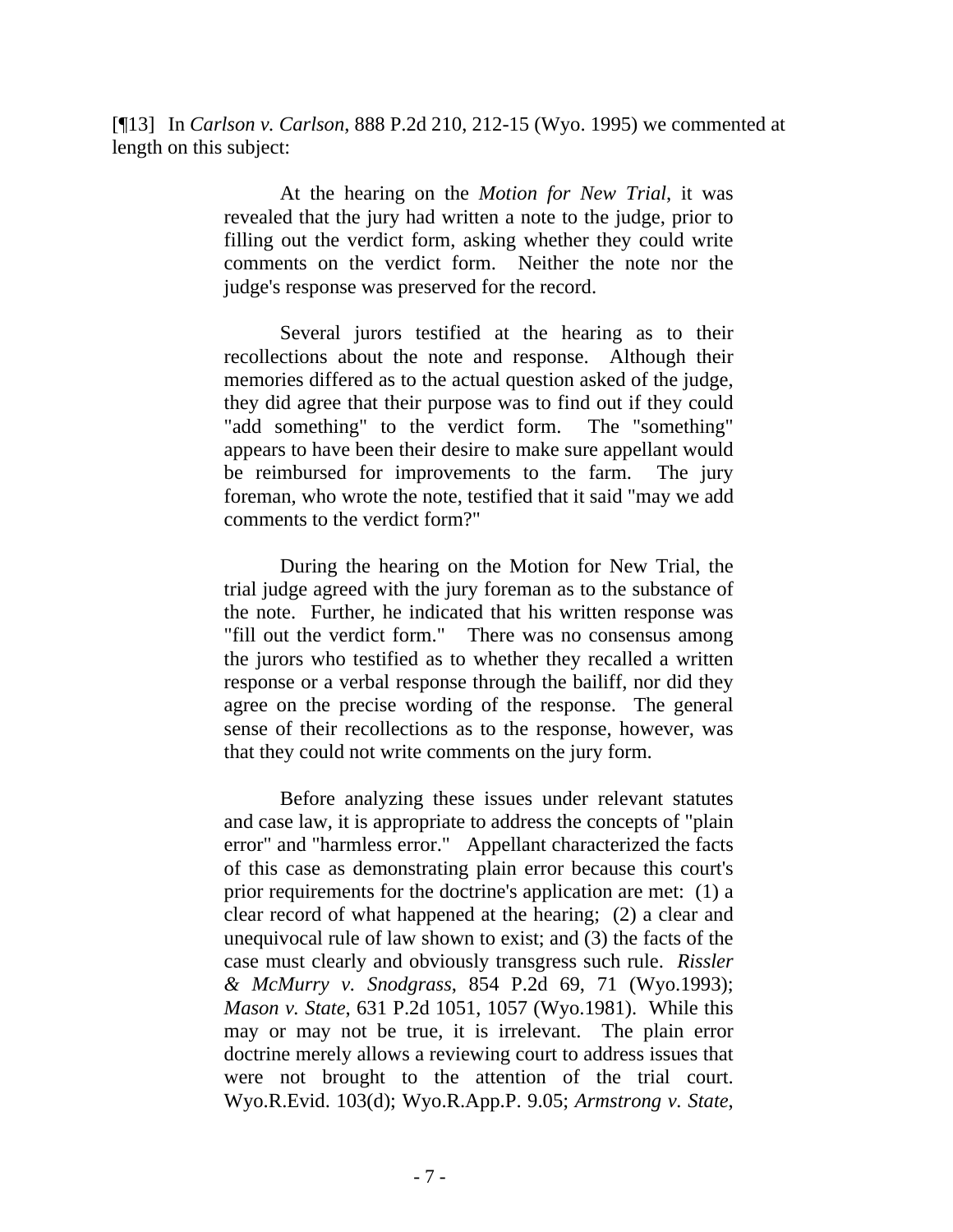826 P.2d 1106, 1115 (Wyo.1992). In the instant case, the alleged error was not only brought to the attention of the trial court, it formed the basis for the *Motion for New Trial*. Plain error analysis is not necessary.

Wyo.R.Civ.P. 59, guides the trial court when a motion for new trial has been filed:

(a) Grounds--A new trial may be granted to all or any of the parties, and on all or part of the issues \* \* \*. *Subject to the provisions of Rule 61*, a new trial may be granted for any of the following causes:

(1) Irregularity in the proceedings of the court, jury, referee, master or prevailing party, or any order of the court or referee, or abuse of discretion, *by which the party was prevented from having a fair trial*.

(Emphasis added).

Wyo.R.Civ.P. 61, in turn, is entitled "Harmless Error." It reads as follows:

No error in either the admission or the exclusion of evidence and no error or defect in any ruling or order or in anything done or omitted by the court or by any of the parties is ground for granting a new trial or for setting aside a verdict or for vacating, modifying or otherwise disturbing a judgment or order, unless refusal to take such action appears to the court inconsistent with substantial justice. The court at every stage of the proceeding must disregard any error or defect in the proceeding which does not affect the substantial rights of the parties.

(Emphasis added).

It follows that, under the harmless error rule, even if this court were to find error by the trial court, such error would not require reversal unless it "prevented a fair trial," was "inconsistent with substantial justice" or affected the "substantial rights of the parties." Given the trouble and expense of another retrial, for both the parties and the court, and given the public policy favoring the finality of judgments, it is not surprising that the court rules require such a showing of prejudice.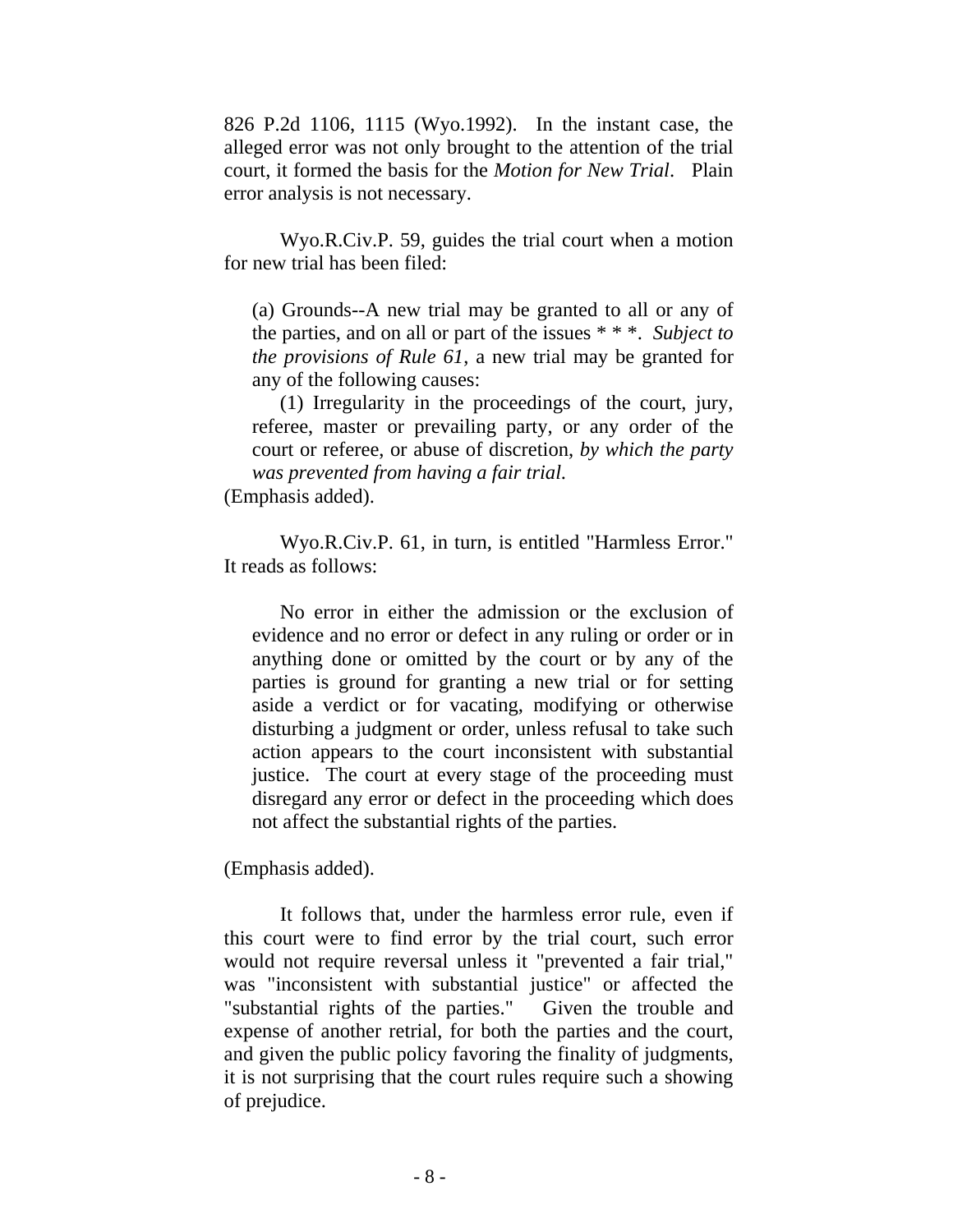Appellant's argument rests in Wyo. Stat. §§ 1-11-  $205(a)(vii)$  and  $1-11-209$  (1988), and in this court's recent ruling in *Rissler*, 854 P.2d at 71. It is true that in *Rissler*, this court reversed a jury verdict because the trial court's failure to abide by these statutes was found to be plain error. But before we distinguish that decision from the facts of this case, it may be helpful to address the rules and statutes dealing with jury instructions.

Wyo. Stat. § 1-11-205(a) (1988) provides in relevant part as follows:

(v) When the evidence is concluded, and either party desires special instructions to be given to the jury, the instructions shall be reduced to writing, numbered and signed by the party or his attorney asking the same, and delivered to the court;

(vi) Before argument of the cause is begun, the court shall give such instruction of the law to the jury as may be necessary. The instructions shall be in writing, numbered and signed by the judge;

(vii) Where either party asks special instructions to be given to the jury, the court shall either give such instructions as requested, give the instruction with modifications, or refuse to give them. The court shall mark each instruction offered so that it shall appear which instructions were given in whole or in part, and which were refused, so that either party may except to the instructions as given, refused or modified. All instructions given by the court together with those refused shall be filed as a part of the record.

Wyo.Stat. § 1-11-209 (1988) reads as follows:

After the jurors have retired for deliberation, if there is a disagreement between them as to any part of the testimony, or if they desire to be informed as to any part of the law arising in the case, they may request the officer to conduct them to the court where information upon the matter of law shall be given. The court may give its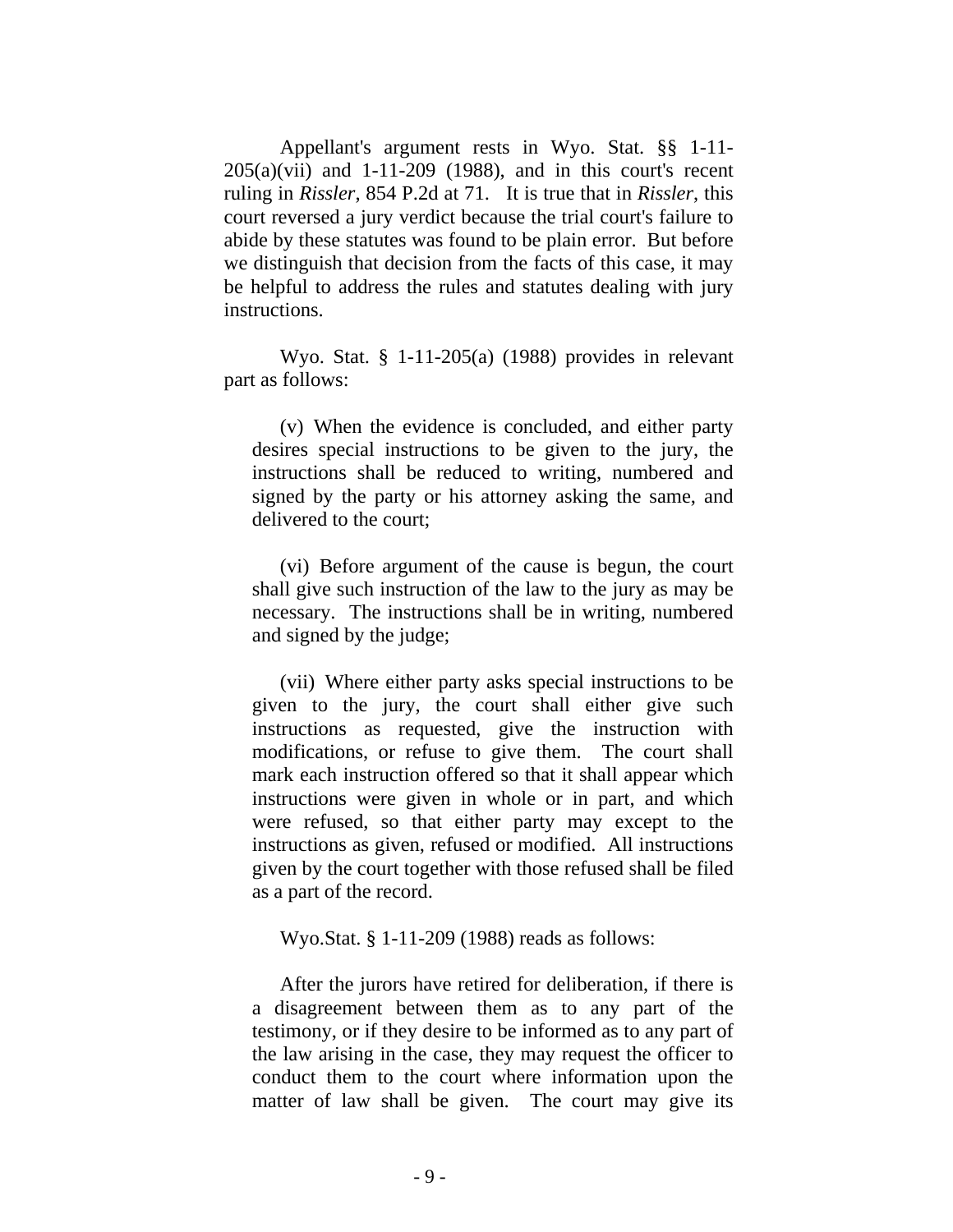recollection as to the testimony on the points in dispute, in the presence of or after notice to the parties or their counsel.

Finally, Wyo.R.Civ.P. 51, reads as follows:

(a) General instructions--At any time the court may give the jury such general instructions as to the duties and functions of the court and jury, and the manner of conducting the trial, as it may deem desirable to assist the jury in performing its functions. Such instructions, exclusive of rulings which are recorded by the court reporter for inclusion in any record, shall be reduced to writing, numbered and delivered to the jury with the other instructions and shall be a part of the record in the case.

(b) Further instructions; objections--At the close of the evidence or at such earlier time during the trial as the court reasonably directs, any party may file written requests that the court instruct the jury on the law as set forth in the requests. The court shall inform counsel of its proposed action upon the requests prior to their arguments to the jury. Before the argument of the case to the jury has begun, the court shall give to the jury such instructions on the law as may be necessary and the same shall be in writing, numbered and signed by the judge, and shall be taken by the jury when it retires. No party may assign as error the giving or the failure to give an instruction unless that party objects thereto before the jury retires to consider its verdict, stating distinctly the matter objected to and the grounds of the objection. Opportunity shall be given to make the objection out of the hearing of the jury.

The official comment following Rule 51 explains that it "states the substance of  $\S 1-11-205(a)(v)$  and (vi)."

These statutes and rules concern only certain defined communications between judge and jury:

1. Special instructions desired by a party [WYO.STAT. §  $1-11-205(a)(v)$  and  $(vii)$ ].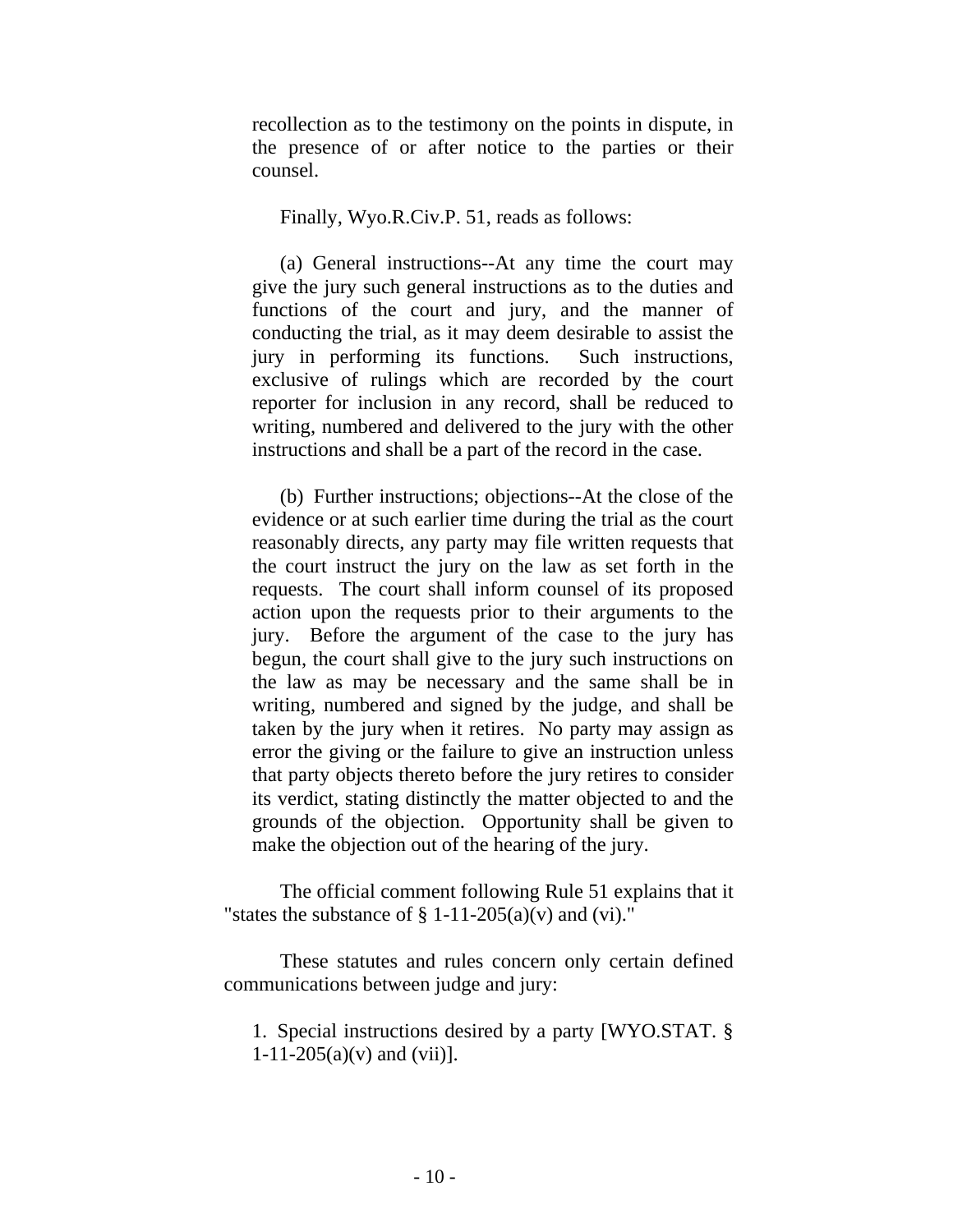2. Such instructions of the law as may be necessary or requested by a party [Wyo. Stat.  $\S$  1-11-205(a)(vi); Wyo.R.Civ.P. 51(b)].

3. Jury disagreement as to testimony [Wyo. Stat. § 1-11- 209].

4. Jury requests to be informed as to any part of the law arising in the case [Wyo. Stat. § 1-11-209].

5. General instructions as to the duties and functions of the court and jury, and the manner of conducting the trial [Wyo.R.Civ.P. 51(a)].

With the exception of the provision allowing the trial court to address the jury upon its request concerning disputed testimony, the balance of these provisions specify communications involving "instructions." In Wyoming, the term "instructions" has been defined as "directions in reference to the law of the case guiding the jury in arriving at correct conclusions." *Gale v. Kay*, 390 P.2d 596, 600 (Wyo.1964). The reversal in *Rissler* was precisely because an instruction on the law of the case was given without following the mandates of Wyo.Stat. §§ 1-11-205(a)(vii) and 1-11-209, with resultant prejudice.

The "issue" now facing the court is actually two "issues": the status of communications between judge and jury that do not involve instructions on the law, and whether the harmless error doctrine applies to such communications. The parties have pointed out in their briefs the lack of unanimity nationwide on these questions. Many courts have found any communication between a judge and a deliberating jury that is made off the record and outside counsels' presence to be reversible error. *See, e.g., Danes v. Pearson*, 6 Ind.App. 465, 33 N.E. 976 (1893); *Hastings v. Top Cut Feedlots, Inc.*, 285 Or. 261, 590 P.2d 1210 (1979); *Argo v. Goodstein*, 424 Pa. 612, 228 A.2d 195 (1967). Other courts have refused to reverse absent prejudice, or have identified an area of "administrative directives" by the court that are not considered to be "instructions." *See, e.g., Sanders v. Buchanan*, 407 F.2d 161 (10th Cir.1969); *Gen. Motors Corp. v. Walden*, 406 F.2d 606 (10th Cir.1969); *Dixon v. Southern Pac. Transp. Co.*, 579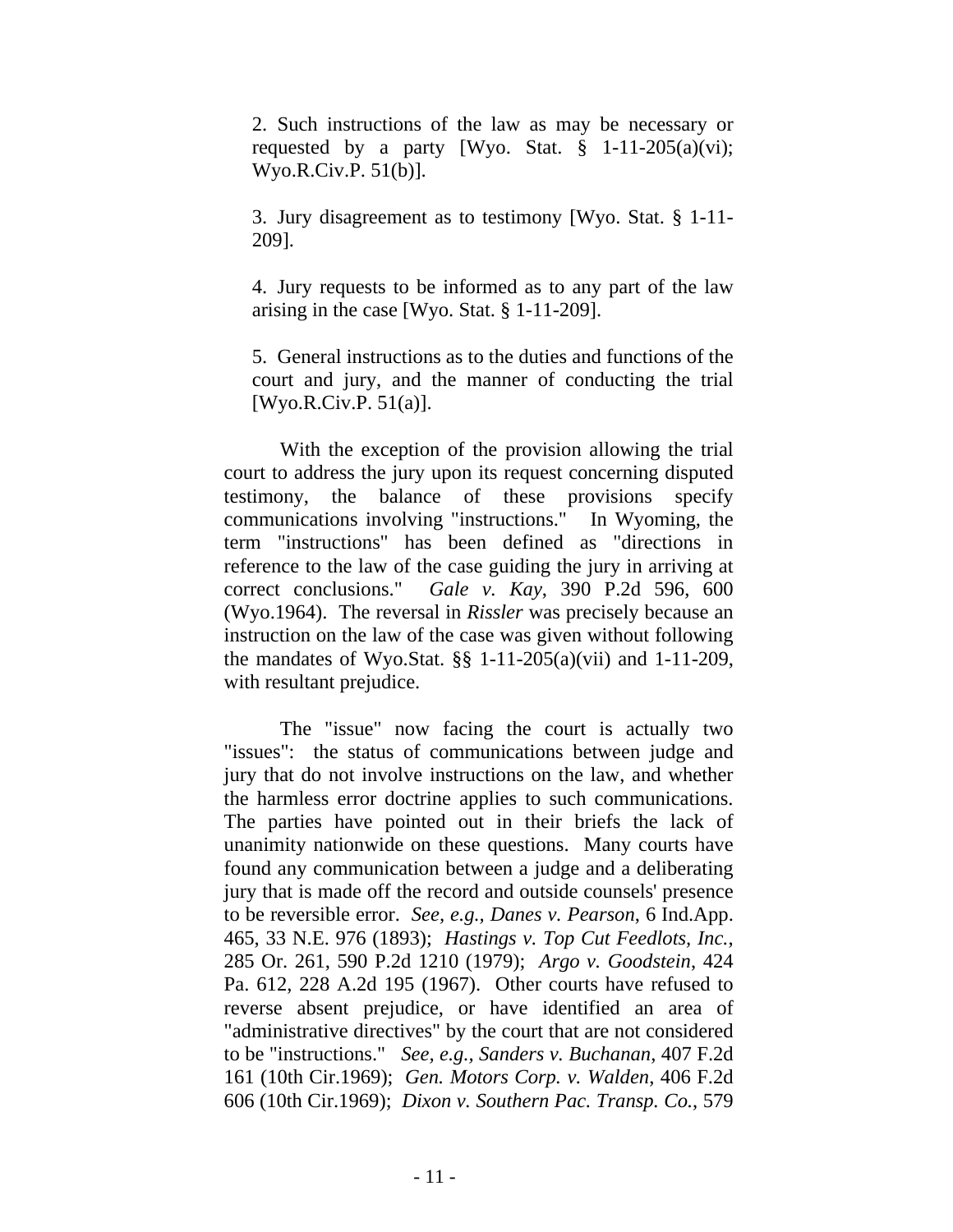F.2d 511 (9th Cir.1978); *People in the Interest of E.S.*, 681 P.2d 528 (Colo.App.1984); *Commonwealth v. Bradley*, 501 Pa. 25, 459 A.2d 733 (1983) (**overruling** *Argo*); *Tjas v. Proctor*, 591 P.2d 438 (Utah 1979).

This court agrees with the latter cases that the better approach is to recognize the concept of "administrative directives," and to allow trial courts to communicate with a deliberating jury in a less formal manner when such communication does not concern the matters covered in the statutes and court rules cited above. Further, the court holds that harmless error analysis is the appropriate measure for the review of such communications. As an aside, it should be pointed out that this analysis may be more stringent in criminal cases than in civil cases. See John P. Ludington, Annotation, *Postretirement Out-of-Court Communications Between Jurors and Trial Judge as Grounds for New Trial or Reversal in Criminal Case*, 43 A.L.R.4th 410 (1986); Annotation, Russell J. Davis, *Propriety and Prejudicial Effect, in Federal Civil Cases, of Communications Between Judge and Jury Made out of Counsel's Presence and After Submission for Deliberation*, 32 A.L.R.Fed. 392 (1977). So long as no party suffers prejudice thereby, the interests of judicial economy and common sense suggest that a trial judge should be allowed to exercise discretion in communicating with a jury on administrative matters in an efficient and reasonable manner.

As stated earlier, these issues now come before this court in the form of an appeal from the denial of a motion for a new trial. Trial courts have broad discretion when ruling on a motion for a new trial, and they will not be reversed absent an abuse of such discretion. *Cody v. Atkins*, 658 P.2d 59, 64 (Wyo.1983). The party seeking reversal has a heavy burden to show an abuse of discretion; indeed, he must show that a different result would have been obtained absent the abuse. *Walton v. Texasgulf, Inc.*, 634 P.2d 908, 912-13 (Wyo.1981). An abuse of discretion occurs when the court could not reasonably conclude as it did. *Martinez v. State*, 611 P.2d 831, 838 (Wyo.1980).

In the case now before the court, the issue is whether the trial court, upon hearing the motion for new trial, could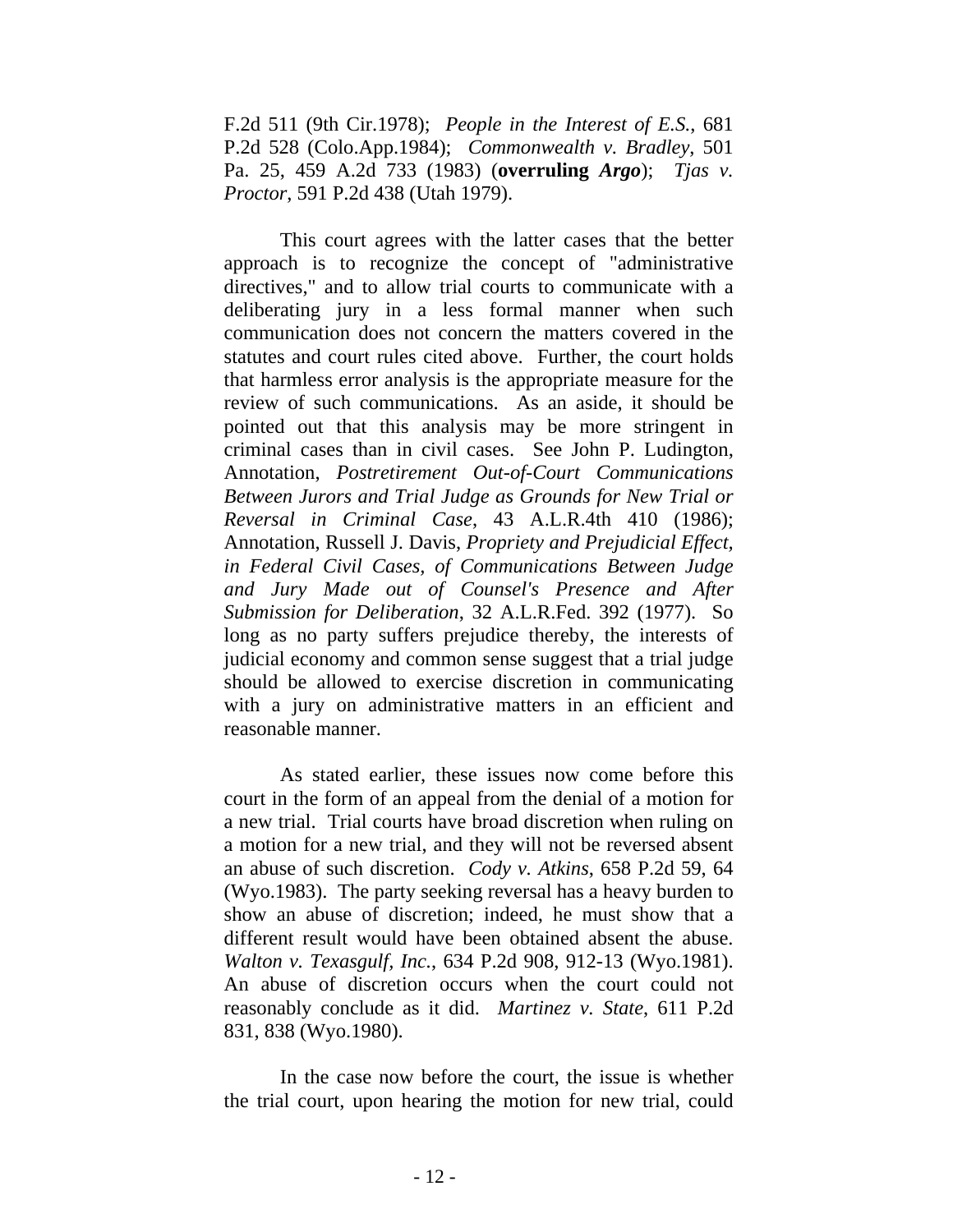reasonably find that the communication between judge and jury did not affect the outcome of the trial. We are convinced that the trial court was correct, and that no error occurred. While the better practice would be to have such communications in counsels' presence, and to preserve both the jury question and the response, even when the mandatory statutes and rules do not apply, a sufficient record exists in this case from which to determine the nature of the communication. The trial court's response was not an instruction on the law, and was, therefore, outside the parameters of the cited statutes and Wyo.R.Civ.P. 51. Further, no version of either the question or the response, as evidenced by the testimony at the hearing, was substantially prejudicial to any of the parties.

[¶14] The circumstances of this case are very much akin to those found in *Beck v. Wessel*, 237 N.W.2d 905, 908-9 (S.D. 1976). There, the trial court answered a jury question about liability insurance "No," without observing the formalities required by governing South Dakota law. The Supreme Court of South Dakota held:

> This case was tried to a jury at the courthouse in Mound City, South Dakota. Instructions were given to the jurors by the court and they began their deliberations at approximately 3:55 p.m. on May 16, 1974. At approximately 4:15 p.m. the jury sent a note to the judge asking, "Can you tell us the amount of insurance each party has?" The attorneys for the parties were not in the courtroom, having apparently adjourned to one of the local business establishments to await the verdict. Without attempting to locate the attorneys, the judge simply wrote "No" on the same piece of paper as the inquiry and returned the note to the jury room.

> Defendant argues that this was error and that because of it a new trial must be granted. He contends that the judge's actions in answering the note were contrary to SDCL 15-6- 51(a). The sixth paragraph of that section is the one which is relevant and it reads as follows:

"After the jury have retired for deliberations if there be a disagreement between them as to any part of the testimony or if they desire to be informed of any point of law arising in the case, they may require the officer to conduct them into court. Upon their being brought into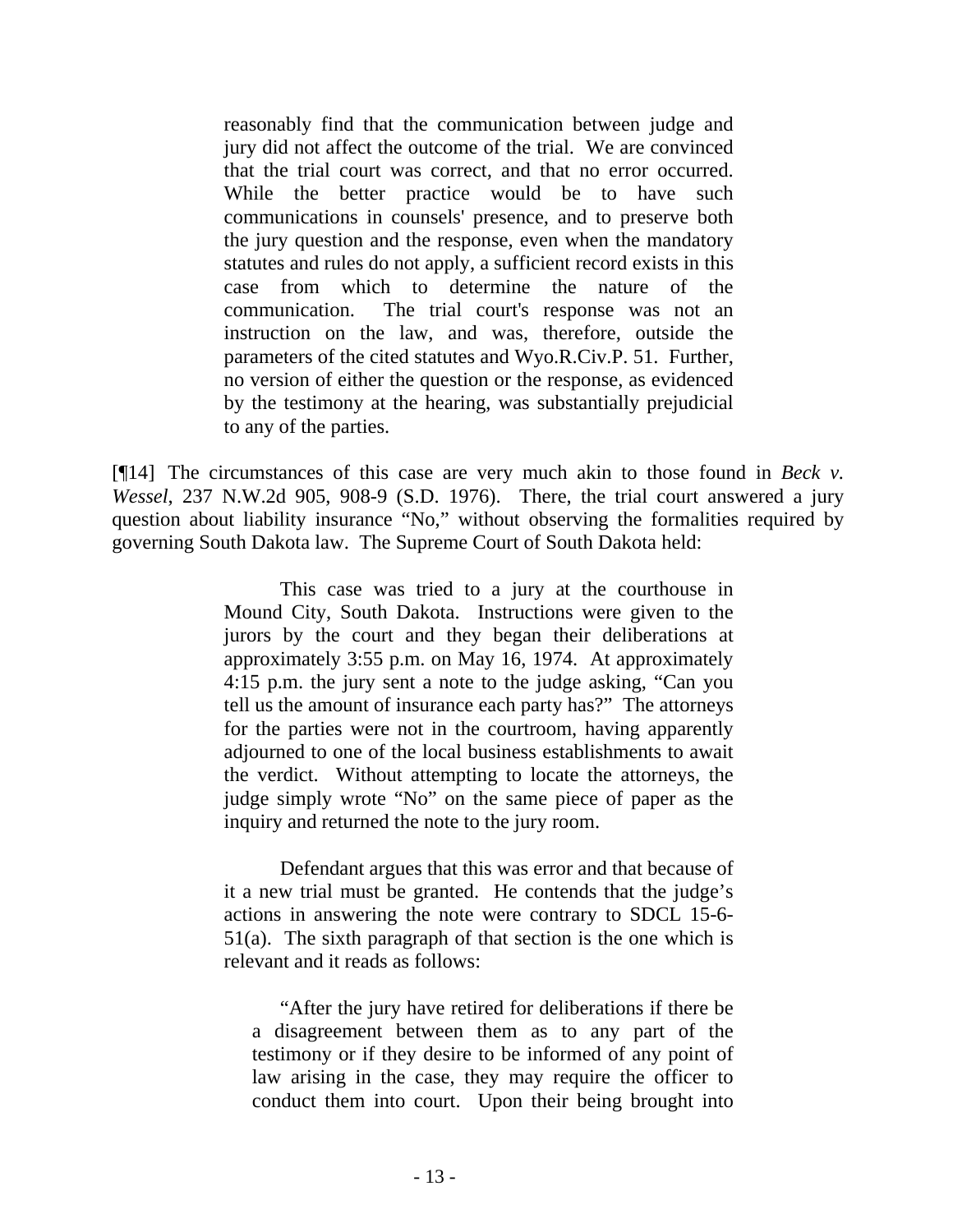court the information required, if given, must be given in the presence of, or after notice to the parties or counsel, and the instruction given shall be taken down by the court reporter."

There is no doubt that in a technical sense the court erred in answering the note sent by the jury without consulting counsel and following the other procedures set out above. If the jury had asked for the additional instruction on the law of the case or for an explanation of an instruction already given, we might be disposed to remand for a new trial.

Here, however, the situation was quite different. The jury was inquiring about the amounts of liability insurance owed each party. This was not their concern in deliberating on the questions of liability and damages. Had counsel or any other of the witnesses mentioned liability insurance during testimony or arguments, a mistrial would probably have had to be declared. *Behrens v. Nelson*, 1972, 86 D.D. 312, 195 N.W.2d 140. In the instant case one or more members of the jury apparently raised the possibility that the parties were insured. The judge understandably felt when he received the jury's note that it was necessary to get the jury away from the issues of liability insurance and back onto the issues of liability and damages.

We hold that while the judge erred in not consulting counsel, the error was not prejudicial in this case and does not merit a reversal. His "No" to the question was the only answer that could have been given under the circumstances. He certainly could not have answered "yes" and revealed to the jury the limits of liability insurance policies involved. Indeed, if he had consulted counsel and called the jury back into open court to admonish them not to consider liability insurance, he may well have compounded the problem by making a much larger issue of liability insurance in the minds of the jury. In the absence of other evidence, we cannot say that the judge's error was prejudicial and we decline to remand for a new trial. A conference between the judge and all the attorneys could not have come up with a better answer than the simple "No" which was sent back to the jury.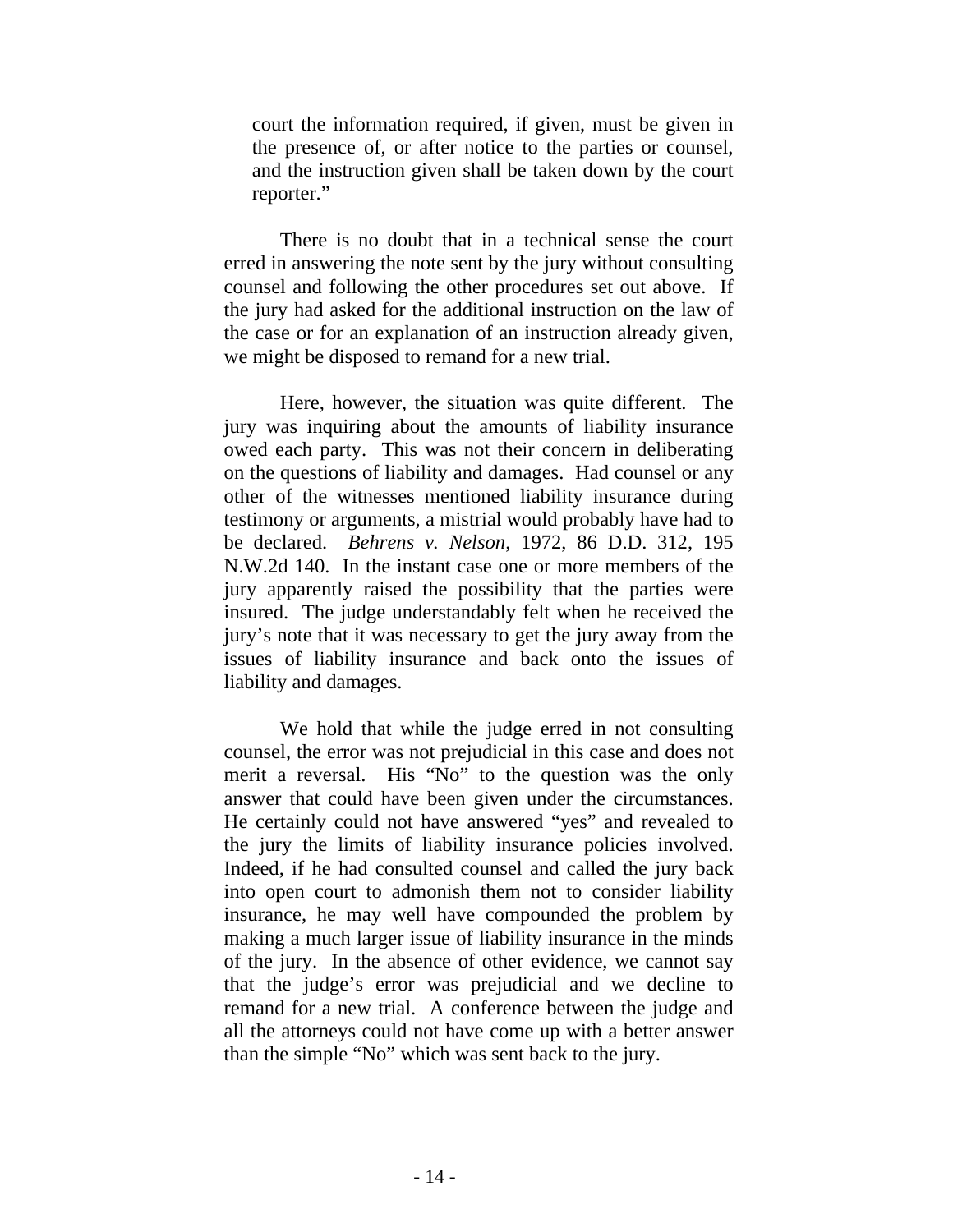## **DISCUSSION**

### **Answer to Jury's Question**

[¶15] The Becks contend that the district court's answer to the jury's question told the jury that, "If you cannot find solid proof of trespass, you cannot award damages." Continuing, they contend that this creates two problems. First, it creates an obvious conflict in the instructions. Second, there is no instruction explaining what "solid proof" is and, therefore, the jury was allowed to apply the "solid proof" standard in their wholly unfettered discretion.

[¶16] Given the circumstances we have set out in detail above, we cannot agree that the trial court's action constitutes reversible error requiring a new trial. Although it is somewhat a closer question, like the South Dakota case cited above, it would have been difficult to come up with a better answer than "No." Here, the trial court did consult with counsel by phone, and on the record, the Becks' attorney did not object to the trial court's proposal to simply answer the question with a definitive "No," leaving no room for further jury confusion or undue emphasis on any particular instructions. The question gave no indication that the jury was confused about what "preponderance of the evidence" meant, and the jury instructions bear out that the possibility for confusion was inconsequential. It is evident that the jury may have felt some sympathy for the Becks' problem and sought to ask if it could award some damages, even though the proof offered by the Becks did not meet the specific burden placed on them. Of course, better practice would have been to have called counsel back to the courthouse and gone through the same process that was gone through after the fact. And, perhaps, an equally good answer would have been to tell the jury to re-read all the instructions. However, it would constitute an elevation of form over substance to discern prejudice and reversible error in these circumstances. We decline to reverse the district court's judgment on this basis.

### **Summary Judgment on Punitive Damages**

[¶17] The Becks contend that this Court's jurisprudence is clear that punitive damages are an element of a claim or cause of action and not a separate claim. *Errington v. Zolessi*, 9 P.3d 966, 972 (Wyo. 2000) and *see Sears v. Summit, Inc.*, 616 P.2d 765, 770 (Wyo. 1980). Although better practice again would counsel that the trial court should have reserved ruling on the partial summary judgment until it had heard all the evidence, there is no indication that it prevented the Becks from presenting evidence to the jury that was pertinent to their claim and their damages. Although we will not set out the evidence in detail, it suffices to note that the Becks did not offer evidence that would have warranted the giving of a punitive damages instruction. There can be no error with respect to the nuisance claim, because the district court found there was no nuisance. Likewise, there can be no error with respect to the trespass claim because the jury did not